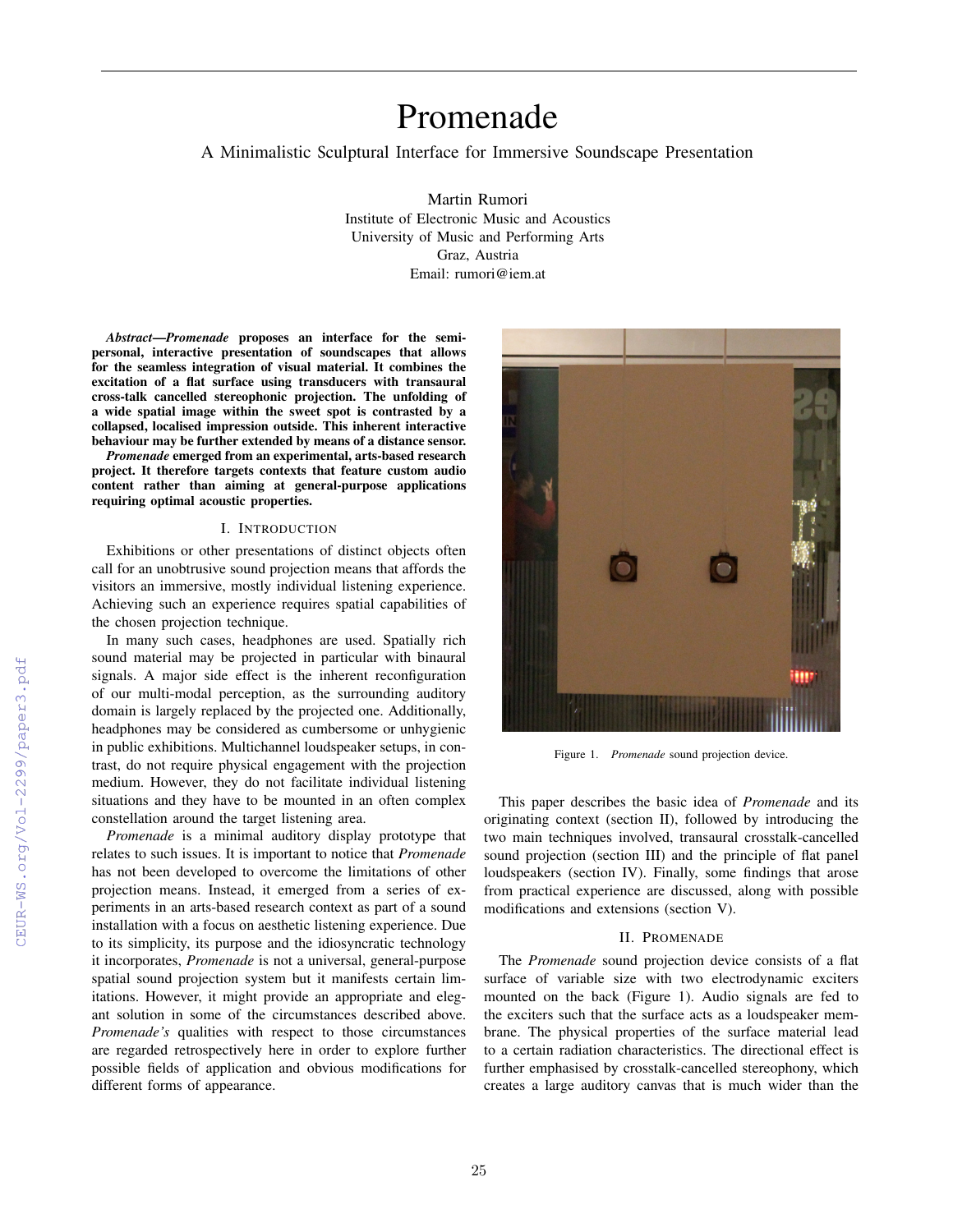projection panel (see section III). The effect occurs at a central listening position, facing the device from a distance of a few ten centimetres up to about one and a half metres. As soon as the sweet area is left, the spatial auditory image collapses and sound seems to be restricted to the panel surface. Although both exciters are mounted to the same surface, their signal differences remain intact to a sufficient extent for providing the effect of crosstalk-cancelled projection.

## *A. Physical construction*

*Promenade* has been prototyped with two materials and in two sizes so far. The first series uses finnboard, a lightweight type of cardboard, with the dimensions 70 by 100 centimetres (portrait) and 3 millimetres thickness. The second, more compact series is made of screenboard, a more dense type of cardboard with white cover layers, 43,5 by 64 centimetres and 2 millimetres thick. Other promising materials that have been explored include ply wood of a few millimetres thickness, and KAPA, a compound material combining a polyurethane foam core with cardboard cover layers.

The smaller prototype uses Visaton EX-60R exciters (60 millimetres in diameter), while the larger is equipped with the more powerful Visaton EX-80 S (square shape, 80 millimetres edge length). White flat cable serves for feeding the exciters and for suspending the device. Both the exciters and the cables are glued to the panels. The projection devices are fed by small standard amplifier boards installed separately.

In the installation, the projected signals were generated from a BeagleBone Black computer board equipped with the Bela audio cape.<sup>1</sup> Sound programming and convolution for crosstalk cancellation was performed in SuperCollider.<sup>2</sup> As cancellation filters, the so-called BACCH filters by Edgar Choueiri [1] were taken from the jconvolver convolution engine bundle by Fons Adriaensen.<sup>3</sup>

## *B. Sound installation and artistic context*

The sound projection device has been conceived as part of a sound installation within the arts-based research project *Promenade. Anekdote, Alltag, Abbild (Promenade. Anecdote, everyday life, image),* hence its name.<sup>4</sup>

Seven playback canvases (five in a later version, Figure 2) were distributed in the exhibition space, each suspended from the ceiling. The projection surface was left blank, without any further visual additions. Each of the devices played back a soundscape composition based on field recordings. Listeners were invited to explore and 'visit' the different soundscapes by moving in space, approaching the projection devices one by one and 'entering' the recorded space by positioning themselves in the sweet area where the crosstalk-cancelled projection effect unfolds.

The installation seeks to combine a global sonic environment that reflects the simultaneity of seemingly unrelated



Figure 2. *Promenade* installation, SMC 2018, Limassol, Cyprus.

structures, processes, and realities around us, with the singularity of particular spots in space that, when located, allow for an exclusive access to individual layers of this environment. The crosstalk-cancelled projection technique restricts these spots to clear-cut boundaries but on the other hand it potentially 'elevates' each layer's spatiality as a sublime, temporary overlay to the global environment.

The installation *Promenade* serves as an experiential starting point for further investigations into the fields of anecdotal music, narrative identity construction and strollology. All of these areas may be reflected in conjunction with aesthetic experience in our everyday life auditory surrounding and its technical mediation. Departing from a workshop within the project *Promenade,* a publication is currently prepared that summarises the described approach and the ongoing process.

## III. TRANSAURAL CROSSTALK-CANCELLED SOUND **PROJECTION**

#### *A. Working principle*

Transaural crosstalk-cancelled sound projection, often abbreviated XTC, has been developed for playing back binaural signals, which normally require headphones, on a pair of loudspeakers (see, e. g., [2, pp. 283–326]). While headphones isolate the sound propagation paths from each of the earphones to the corresponding ear, respectively, loudspeaker projection involves transaural crosstalk: the signal radiated from the left ear also reaches the right one and vice versa. However, the playback of binaural signals requires the separate presentation of each channel to the corresponding ear.

Transaural crosstalk cancellation is based on time-shifted anti-phase signals emitted from the respective opposite loudspeaker that shall arrive at the near-side ear at the same time as the unwanted crosstalk signal from the far side speaker in order to cancel it out. Obviously, the cancellation signal causes a crosstalk at the far side ear, too, which in turn is eliminated by another correction signal emitted from the opposite speaker. Several iterations of this process lead to the design of a recursive filter network that ultimately seeks to ensure an isolated projection of the ear signal pair [3].

<sup>&</sup>lt;sup>1</sup>http://bela.io

<sup>2</sup>http://supercollider.github.io

<sup>3</sup>http://kokkinizita.linuxaudio.org/linuxaudio/

<sup>4</sup>https://esc.mur.at/de/projekt/promenade-anekdote-alltag-abbild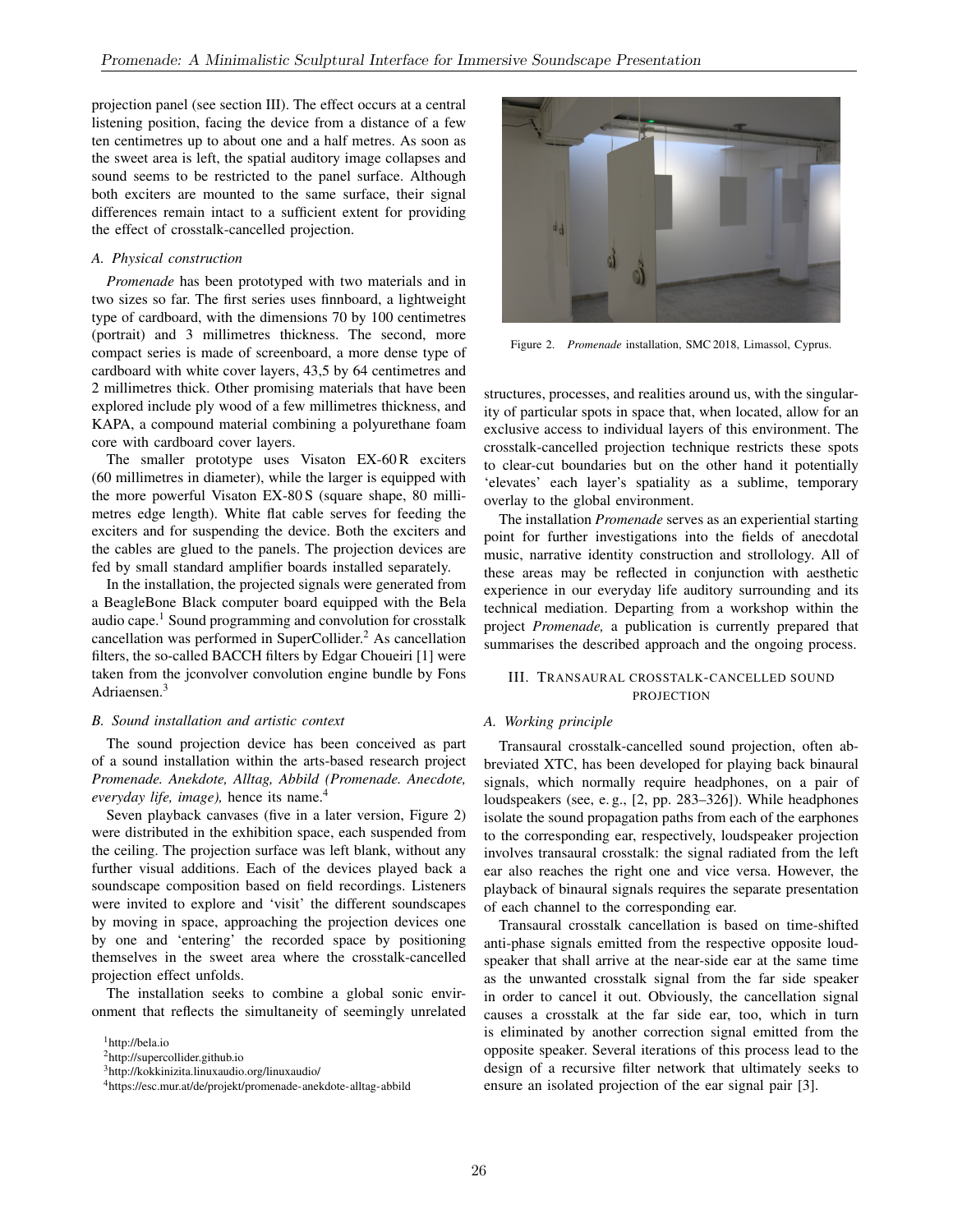## *B. Binaural vs. stereophonic signals with XTC*

As mentioned above, transaural crosstalk cancellation has been developed for the projection of binaural signals on loudspeakers, that is, ear signals involving interaural time (ITD) and level differences (ILD) as well as elevation-dependent spectral cues (see [4]). Nevertheless, XTC filters are also used for the playback of ordinary loudspeaker stereophonic signals. The latter application is known as *Ambiophonics* in consumer entertainment contexts [5].

Experimental findings of the *Promenade* project with respect to stereophonic signals are discussed below (Section V).

#### IV. FLAT PANEL LOUDSPEAKER PROJECTION

The excitation of flat, solid matter surfaces as an alternative loudspeaker working principle has been investigated during the past decades (see, e.g., [6]). Major advantages are the appealing form factor requiring dramatically reduced mounting depth, and the potential to create diffuse sound fields due to the low directivity even at high frequencies.

One important factor for exciting flat panels is the mounting location of the exciter. Depending on the application, the physical properties and the size of the panel, a basic question is whether to exploit or to avoid the direct excitation of predominant modes. Often, an out-of-centre location avoiding low integer partition of the surface dimensions is recommended for a more balanced response. In *Promenade,* exciters were mounted according to the golden section as an experimentally found trade-off of acoustic and visual qualities.

Apart from the construction of high-end loudspeakers, electrodynamic excitation of manifold objects for sound projection is frequently applied in custom presentation media and in sound art (see, e.g., *SHHH SHHH SHHH*<sup>5</sup> by Amanda Dunsmore, 2008, or *Touched Echo*<sup>6</sup> by Markus Kison, 2007). As described above, the exploration for *Promenade* departs from the latter. In such realms the presented sound material is usually created or adapted especially for the specific playback medium. Consequently, the projection device does not need to meet the same criteria as general-purpose loudspeakers, especially with respect to linearity and neutrality, because such deviations can be corrected in the adaption process. This largely facilitates achieving a beneficial result with relatively low-cost equipment.

A special technical issue of the *Promenade* device is that only one panel is used for projecting two audio channels at the same time. The crucial question is whether the crosstalk cancellation cues are propagated to a sufficient extent for achieving a similar effect as with two small-spaced loudspeakers or whether the inter-channel crosstalk in the panel degrades the cues too much. A similar technique has been investigated for the application of Wave Field Synthesis (WFS) using even more than two exciters on the same panel, coined Multi-Actuator Panels [7]. Later, the method has been generalised for creating multiple sound sources with a single panel [8].

The experimental artistic context of *Promenade* did not pursue a scientific approach to such a technique for transaural sound projection. In multiple iterations, the used combination of materials, dimensions and mount points of the exciters have been adjusted such that the desired effect could be achieved sufficiently well. A validation by acoustic measurements, however, has not yet been carried out.

## V. DISCUSSION

The presented sound projection device shows an appropriate performance within its frame of origin, the *Promenade* arts-based research project. There, it allows for experiencing the often surprising, sometimes uncanny effect of crosstalkcancelled sound projection and supports the exploration and reflection of aesthetic experience in multi-layered spatial auditory environments.

Beyond the attached context, the principles exploited in *Promenade* may be applied to other use cases. In the following, some findings and possible directions are discussed, such as the use of stereophonic signals, the integration with visual presentations, extensions towards interactive applications, and other form factors, materials, or objects.

#### *A. Crosstalk cancellation of stereophonic signals*

When developing the *Promenade* sound installation with field recording material and XTC projection, it was found that coincident stereophonic signals involving only level differences but none of phase provide a more consistent and stable spatial image than recordings in spaced omnidirectional stereophony that is based on phase differences. There is no well-researched explanation for this observation. It is likely that both the listening conditions and the projection device are not optimal for propagating phase differences to the listener's ears. In particular the fact that both exciters are working on the same projection surface may degrade the fidelity of phase reproduction, although a similar observation was made using two separate loudspeakers.

Overall, the discovery that intensity stereophony is well suited to span the extremes of the projection base – from ear to ear using headphones, nevertheless crossing the listener's head, from speaker to speaker in an ordinary stereophonic setup, and along a well externalised, virtual stereo base of about 150 degrees opening angle using XTC projection – is most valuable for the production of appropriate material. Following from that, field recordings were carried out in mid/side stereophony, which allows for further benefits with respect to adaptation and interaction (see subsection V-C).

#### *B. Visual integration*

In the *Promenade* sound installation, major emphasis was put on listening to mediated auditory environments. Therefore, the metaphor of a canvas was picked up that could have shown a landscape but instead projected a soundscape while remaining visually 'silent'. However, the surface of the projection medium may be easily used for a seamless integration of visual and auditory material. In the simplest case, the cardboard

<sup>5</sup>http://www.lit.ie/Dunsmore/linz/kunstraumwindows.html

<sup>6</sup>http://www.markuskison.de/touched\_echo.html